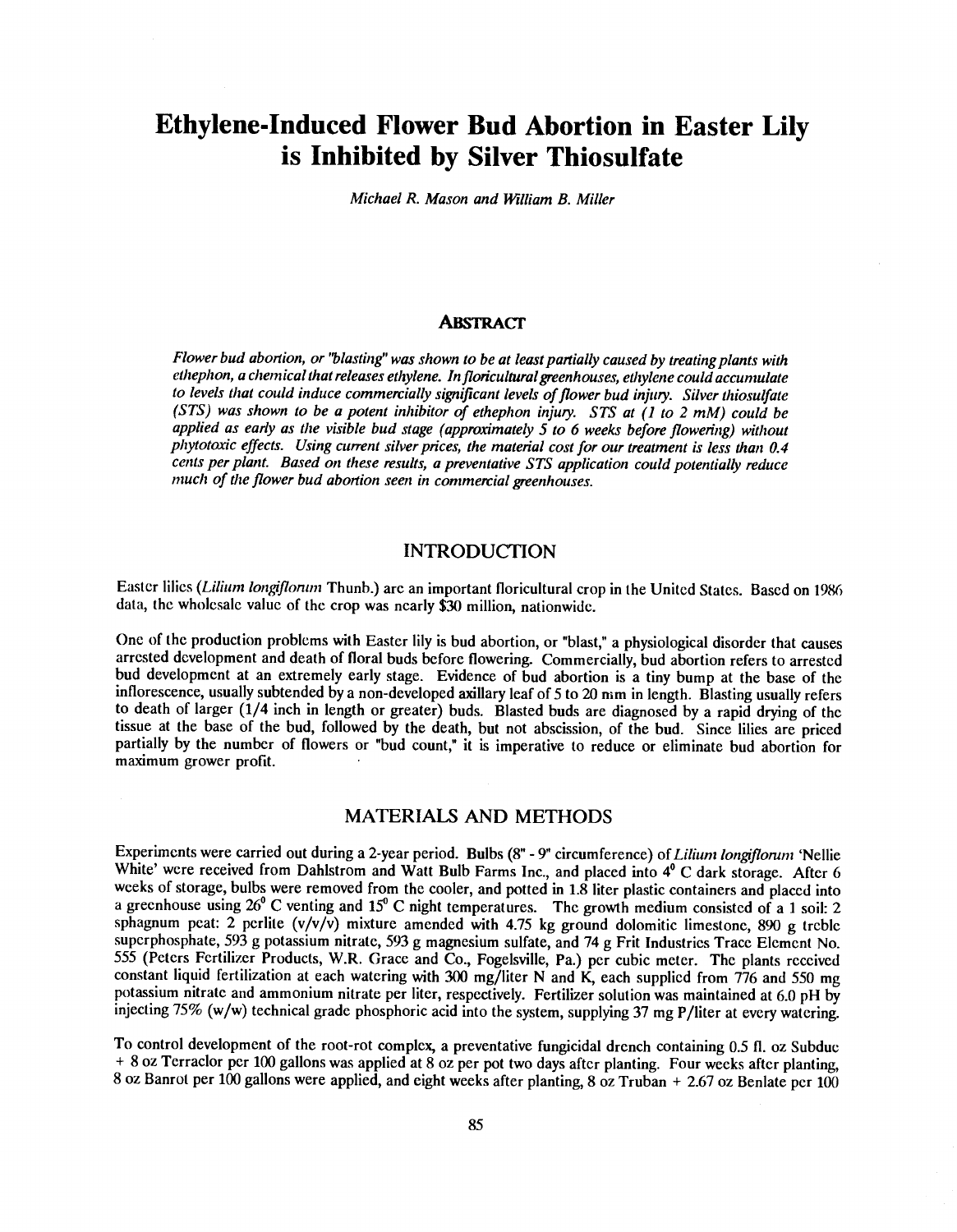gallons were applied, each as a drench. The Banrot and Truban /Benlate drenches were repeated at 12 and 16 weeks after planting, respectively.

Ethephon solutions were made using the commercial product, Florel, which has an a.i. of 3.9% 2 chloroethylphosphonic acid. In 1988 experiments, solutions contained 1 drop of dish -washing detergent per 100 ml. In 1989 experiments, solutions contained 0.1% Tween -20 as a surfactant.

Silver thiosulfate (STS) stock solutions consisted of AgNO<sub>3</sub> (0.1 M) and Na<sub>2</sub>S<sub>2</sub>O<sub>3</sub> (0.1 M) and were stored in dark bottles at room temperature. Dilute STS was prepared on the day of the experiment by adding appropriate amounts of each stock to distilled water and then adding the AgNO<sub>3</sub> solution slowly to the Na<sub>2</sub>S<sub>2</sub>O<sub>3</sub> solution to prevent silver precipitation. A molar ratio between silver and thiosulfate of 1 to 4 was used in all experiments. A surfactant of 0.1% Tween -20 was used unless otherwise stated.

Each year, we treated 10 plants with each of the following treatments: 0, 200, or 400 mg/liter ethephon (0, 1.38, and 2.77 millimolar, respectively). The ethephon treatments were made by spraying 10 ml of solution on the flower buds and upper 1/4 of the plant. Control plants received no ethephon. Plants were observed for bud abortion after application of ethephon treatments and percent bud abortion was calculated for each treatment.

To determine the extent of protection by STS, plants were first treated with 0, 1, or 2 mM STS. STS was applied at visible bud + 2 weeks. Two days later, ethephon was applied at the rates of 0, 300 and 600 ppm ethephon (0, 2.07, or 4.15 millimolar, respectively), in a factorial design. In 1989, we used the same STS rates, and reduced the ethephon rates to 0, 200 and 400 ppm (0, 1.38, and 2.77 mM, respectively). Plants were observed for bud abortion.

To determine the length of effectiveness of STS sprays on Easter lily, plants were treated with STS at three growth stages: 1) flower bud initiation (FBI), 2) visible bud (VB), or 3) visible bud + 3 weeks (VB + 3 weeks). FBI, VB, and VB + 3 weeks occurred Jan. 25, Feb. 21 and March 5, 1989, respectively. At each application time, three levels of STS were used: 0, 1, or 2 mM STS. At visible bud + 4 weeks (i.e., 1 week after the last STS application), all plants were treated with 0, 1.38, or 2.76 mM ethephon, in a factorial design. Fifteen plants were used per replication. Plants were observed for bud blast.

#### RESULTS AND DISCUSSION

From Table 1, it is clear that ethephon induced substantial levels of bud blast. More blast was seen with higher levels of ethephon. Definite symptoms of bud blast were evident within 5 to 6 days after ethephon application. Table 2 shows that STS reduced the level of damage caused by earlier ethephon application. STS at 2 mM was more effective than at 1 mM. No phytotoxicity was seen at the STS levels we report here. In other experiments, phytotoxicity (black and brown spots on the leaves and buds) was noted with higher (4 mM and greater) levels of STS. STS tended to lose effectiveness with earlier, as compared to later, applications (Table 3). When STS was applied at flower bud initiation (late January), little positive response was seen. Real and useful reductions in bud abortion were seen, however, with STS applications at the visible bud stage and later (Table 3).

These results strongly indicate the usefulness of STS as a preventative measure against ethylene injury in Easter lilies, and confirm that bud abortion is, at least partially, caused by ethylene. We have yet to test whether other environmental factors that cause bud abortion (such as elevated temperature and severe root rot) can be ameliorated by STS.

Researchers outside of Arizona have found ethylene levels of 0.02 to 1.0 ppm (parts per million) in moderately well-sealed polyethylene glasshouses equipped with gas-fired heaters. Exhaust gas from gas-fired heaters contains ethylene. Improperly adjusted or inadequately vented heaters can easily cause damaging ethylene levels within a short time period. Also, ethylene contamination in the atmosphere of urban areas can be substantial. For example, it has been reported that ethylene levels can range from 50 to 500 ppb (0.05 to 0.5 ppm) in urban and industrial areas. Others speculate that vehicular emissions in urban areas of California are responsible for yearly floricultural losses (e.g. bedding plants) amounting to tens of thousands of dollars.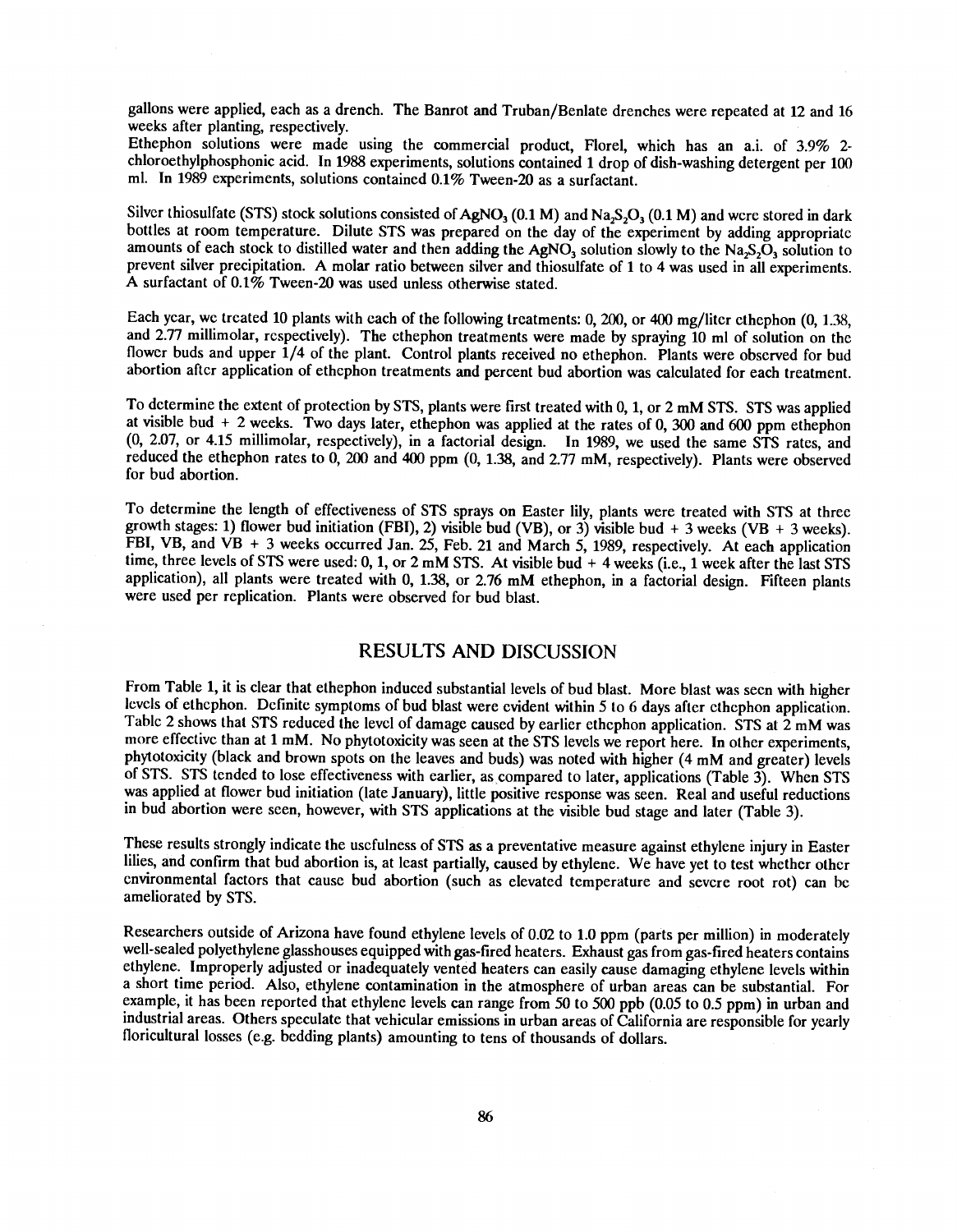We calculated the cost of this preventative treatment. Using a silver nitrate price of \$480 for 500 grams (Sigma Chemical Co. St. Louis, Mo.), we estimate the material cost to be 0.164 to 0325 cents per pot for the treatment levels we used.

The STS treatment should not be viewed as a replacement for proper cultural procedures, greenhouse maintenance, and common sense. Be aware of the causes and sources of ethylene, and take steps to eliminate all ethylene from the greenhouse environment.

## NOTES AND ACKNOWLEDGMENTS

Michael R. Mason and William B. Miller are graduate student, and Assistant Professor, respectively in the Department of Plant Sciences at the University of Arizona, Tucson. We thank the Fred C. Gloeckner Foundation and Dahlstrom and Watt Bulb Farms, Inc. for financial support, and bulb donations, respectively. We also extend grateful thanks to the family of George W. Ware, Sr. who provided a graduate stipend to M.R.M.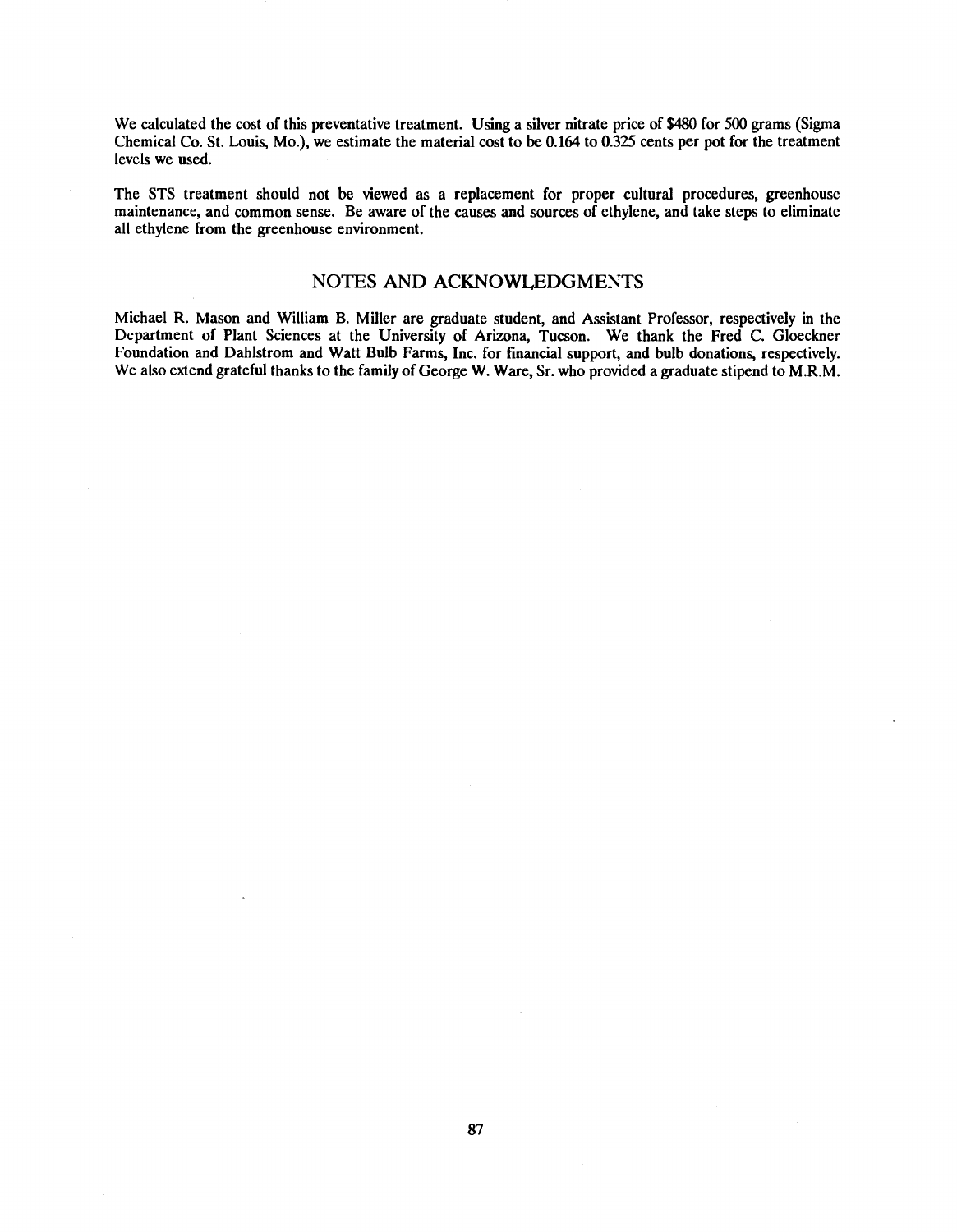| Ethephon (mM)          | 1988         | 1989         |  |
|------------------------|--------------|--------------|--|
| $0 \text{ mM}$         | 0            | 2.1          |  |
| $1.38$ mM<br>$2.77$ mM | 37.2<br>53.7 | 49.3<br>56.7 |  |
| Ethephon               | ***          | ***          |  |

Table 1. Bud abortion in Easter lily as influenced by ethephon application. Ethephon was applied 2 weeks before flowering.

'Means based on 30 plants per treatment. \*\*\* = significant at the 0.001 level.

Table 2. Ethephon-induced flower bud abortion inhibited by silver thiosulfate (STS) in Easter lily. STS was applied at VB + 3 weeks. Subsequent ethephon applications were made two days later. 1988 experiment on top, 1989 experiment on the bottom.

|                                  |                                 | Ethephon (mM) |             |  |
|----------------------------------|---------------------------------|---------------|-------------|--|
| <b>STS</b>                       | $\bf{0}$                        | 2.07          | 4.15        |  |
| $0 \text{ mM}$<br>$1 \text{ mM}$ | $0^{\rm z}$<br>$\boldsymbol{0}$ | 74.7<br>21.5  | 100<br>68.1 |  |
| $2 \text{ mM}$                   | $\bf{0}$                        | 3.8           | 54.4        |  |
|                                  |                                 | Ethephon (mM) |             |  |
| <b>STS</b>                       | $\bf{0}$                        | 1.38          | 2.77        |  |
| $0 \text{ mM}$                   | $0^{\rm z}$                     | 49.0          | 69.0        |  |
| $1 \text{ mM}$                   | $\bf{0}$                        | 1.3           | 26.8        |  |
| $2 \text{ mM}$                   | $\bf{0}$                        | 2.9           | 12.7        |  |
| Ethephon                         | ***                             |               |             |  |
| <b>STS</b>                       | ***                             |               |             |  |
| Ethephon x STS                   | ***                             |               |             |  |

'Means based on 10 plants per treatment. \* \*\* = significant at the 0.001 level.